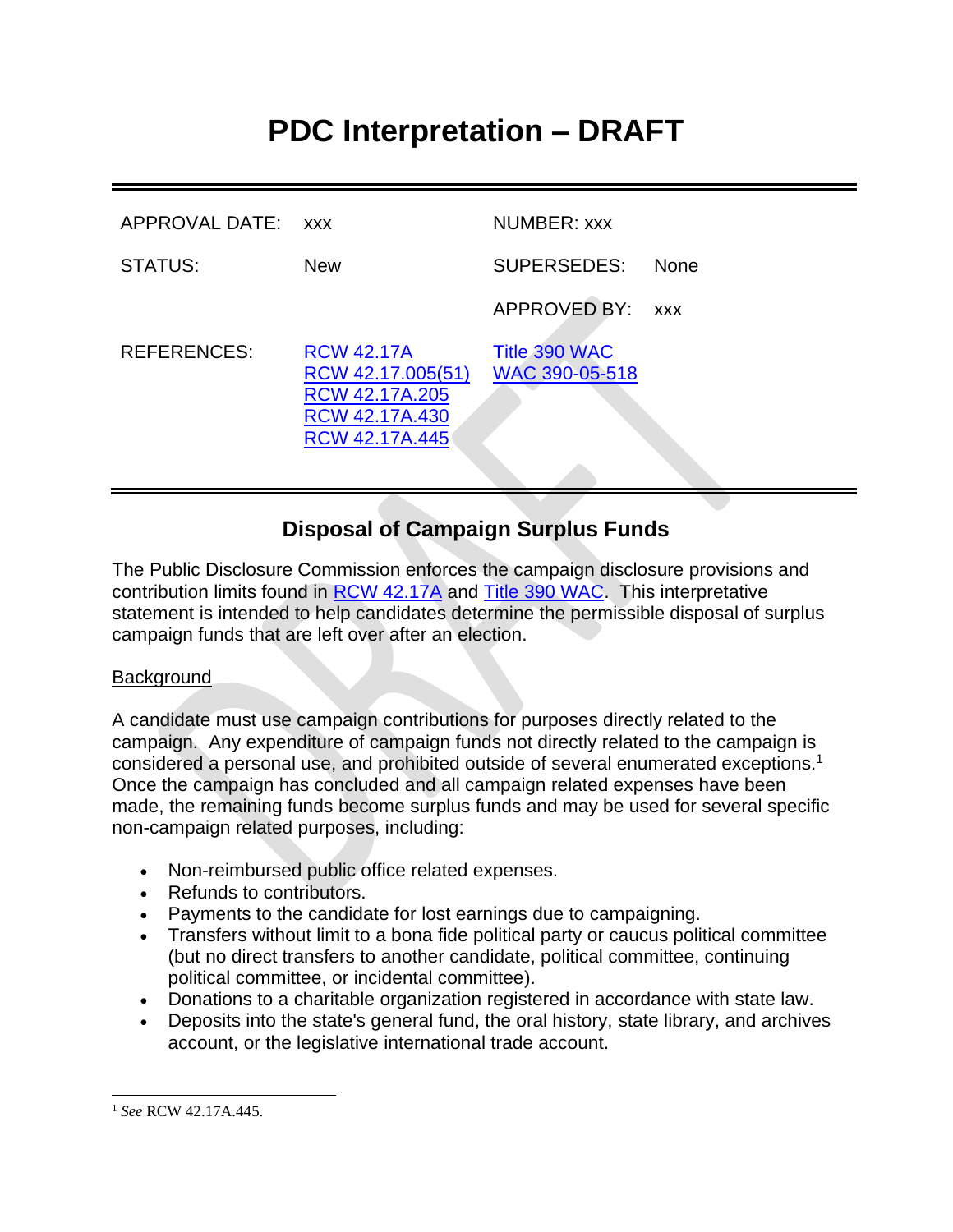• Transfers to a future campaign account for the same office (or different office subject to permission from the contributors).<sup>2</sup>

The restriction on permissible uses of surplus funds is important to ensure candidate campaign contributions are not raised and spent for personal benefit or other purposes incompatible with the purpose of the campaign finance and related laws.

#### Designation and Separation of Surplus Funds

Surplus funds are limited to "the balance of contributions that remain in the possession or control of [a] committee or candidate subsequent to the election for which the contributions were received, and that are in excess of the amount necessary to pay remaining debts or expenses incurred by the committee or candidate with respect to that election."<sup>3</sup> This definition includes two main criteria for the designation of surplus funds. First, a candidate may not designate contributions from a campaign as surplus funds until the election has ended.<sup>4</sup> Second, surplus funds are limited to the amount of remaining contributions left over from the campaign after all outstanding debt and expenses have been determined. A candidate may not directly solicit or receive contributions as surplus. Furthermore, candidate may not designate any campaign funds as surplus while receiving contributions for the same election cycle.

Eligible surplus funds must be properly segregated from campaign funds in order to ensure the proper designation for authorized expenditures and to avoid the comingling of campaign funds for such uses. The clearest and most transparent method to segregate surplus funds is through the creation of a surplus funds account, separate from the campaign bank account, and used exclusively for the deposit and dispersal of surplus funds. A surplus funds account is required for the use of surplus funds to reimburse for a public office-related expense,<sup>5</sup> though it can be used for any qualifying expenditure of surplus funds. A candidate must register the surplus funds account with the PDC and report the activity from the account much in the same way as a campaign account.<sup>6</sup>

Surplus funds also may be held in an existing campaign account and used for any qualifying expenditure, except reimbursement of public office-related expenses (which must be made from a surplus funds account). A candidate who chooses to keep surplus funds in the campaign account has the burden of accounting for surplus funds separately from any campaign funds in the account. The accounting may use any reasonable method that clearly identifies: (1) the initial and ongoing balance of remaining surplus funds, and (2) each specific expenditure for a qualifying use that is drawn from that total. The initial surplus funds balance must be designated within the account after the election has concluded and all outstanding debt and expenses of that

<sup>2</sup> RCW 42.17A.430.

<sup>3</sup> RCW 42.17A.005(51).

<sup>&</sup>lt;sup>4</sup> "[I]t is obvious that surplus funds cannot exist until after an election." Att'y Gen. Op. 1978 no. 24, at 6 (August 14, 1978).

<sup>5</sup> RCW 42.17A.430(7).

<sup>6</sup> See RCW 42.17A.205.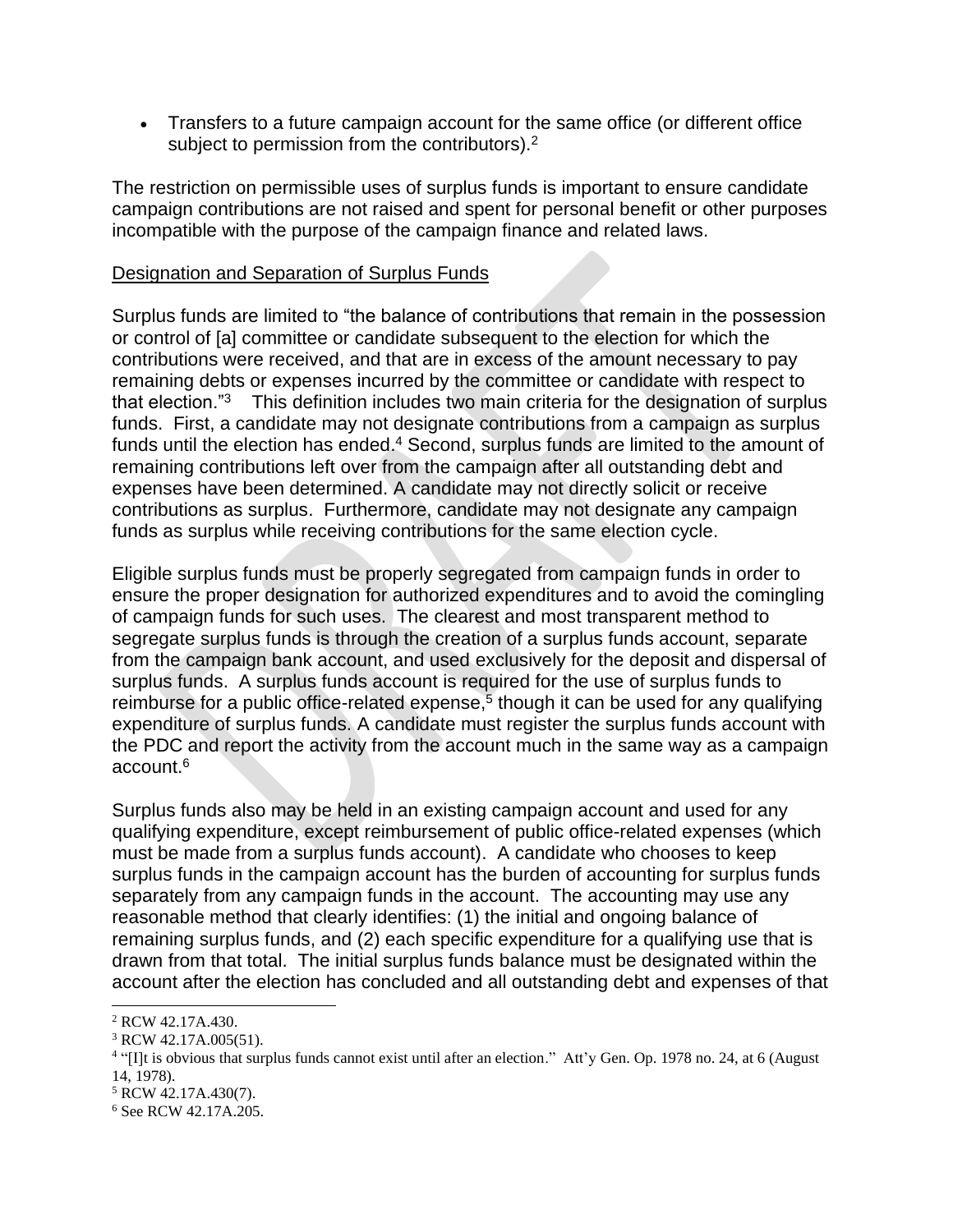election have been determined. Once the initial surplus funds total from a campaign is identified, no other amount may be added to that total. A candidate may not borrow surplus funds for campaign purposes, and campaign funds may not be used to replace or replenish the surplus funds total.

If the surplus funds are designated from a primary campaign, those funds must be distinguished and accounted for separately from the active general election campaign funds. Surplus funds from the general election may be added to the surplus funds from the primary.

A campaign account may not be used for a surplus funds expenditure if the candidate fails to maintain an accounting of all surplus funds within an existing campaign account, effectively distinguished from campaign funds. In order to make a permissible expenditure of surplus funds from within the campaign account, the candidate will have the burden of showing: (1) sufficient surplus funds were available for each expenditure; (2) each surplus funds expenditure was drawn from available, properly designated, surplus funds; and (3) the remaining balance of surplus funds after each expenditure from available surplus funds.

### Disposal of Surplus Funds for Non-Reimbursed Public Office Related Expenses

One of the permissible uses of designated surplus funds includes nonreimbursed public office-related expenses. A nonreimbursed public office-related expense includes "an expenditure incurred by an elected or appointed official, or a member of the official's immediate family, solely because of being an official." <sup>7</sup> As noted above, a candidate must create a separate surplus funds account in order to dispose of surplus funds for nonreimbursed office-related expenses.

The creation of a separate surplus funds account for public office-related expenses stems from a prior version of the law that permitted candidates to establish a "public office fund" account and raise funds directly to reimburse for public office-related expenses. Such funds were required to be deposited in a designated public office fund account, separate from a campaign account, and registered with the PDC.<sup>8</sup> The enactment of the Fair Campaign Practices Act, Initiative 134 (1993),<sup>9</sup> repealed the public office funds account, but required candidates to report any "gifts" received.<sup>10</sup> Initiative 134 also removed permission for candidates to use surplus funds for nonreimbursed public office-related purposes.<sup>11</sup>

The following year, the Legislature created the State Ethics Act, which provided a general prohibition on state officials and employees soliciting or accepting gifts, excluding campaign contributions and other permissible exceptions.<sup>12</sup> In addition to the

<sup>7</sup> WAC 390-05-518.

<sup>8</sup> RCW 42.17A.243 (repealed).

<sup>&</sup>lt;sup>9</sup> Laws of 1993, Ch. 2 sec. 35.

<sup>10</sup> Id. at Ch. 2, sec. 31.

 $11$  Id. at Ch. 2, sec. 20.

<sup>12</sup> Laws of 195, Ch. 154 (codified at Chapter 42.52 RCW).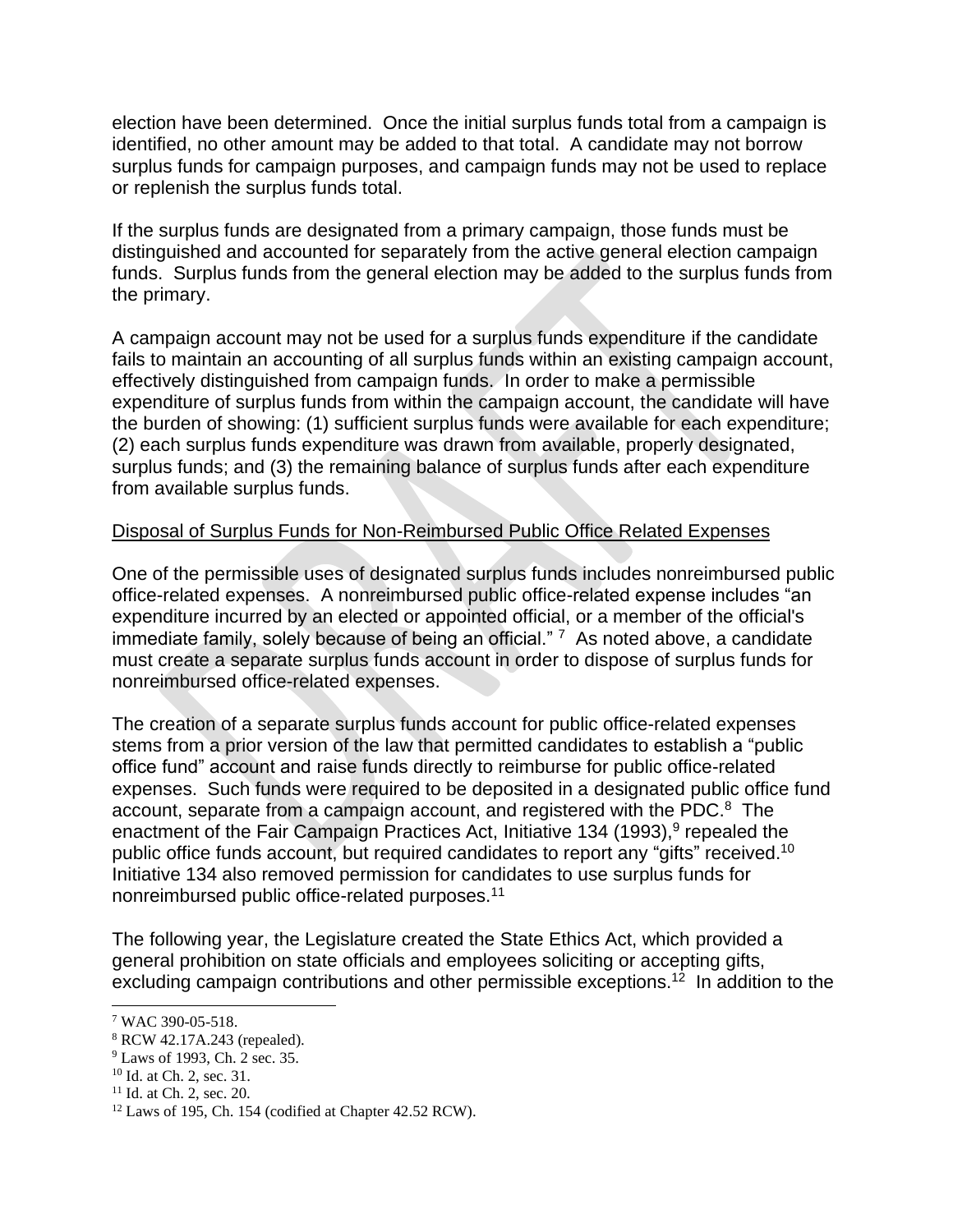State Ethics Act, the legislature reinstated the permissive use of surplus campaign funds to pay for nonreimbursed public office-related expenses.<sup>13</sup> The current law requires candidates to register a surplus funds account to draw funding for the reimbursement of public office-related expenses and disclose such expenditures to the PDC.<sup>14</sup> Like the previous public office fund, the surplus funds account tracks public office-related expenses. However, a difference from the prior law is that candidates may not solicit, receive, or directly deposit contributions into the surplus funds account.

The permissible use of surplus funds to reimburse public office-related expenses occupies a narrow permission in law between the prohibition on campaign fund expenditures for personal use on one end, and the general state ethics prohibition on the acceptance of (non-campaign related) gifts on the other end.<sup>15</sup> In light of this history, the exception must be read narrowly in the context of its intended scope.

Soon after enactment of I-134, the Attorney General's Office reasoned that nonreimbursed expenses cover situations where "(1) reimbursement from public funds is not available because of legal restrictions or the absence of funds appropriated for that purpose, or (2) reimbursement from public funds is legally available, but the officer has voluntarily declined to file a claim for reimbursement from the public treasury."<sup>16</sup> In either case, the standard implies that an actual out-of-pocket expense has been incurred (and has not been reimbursed using public funds). 17

A qualifying public office-related expense must be incurred "solely because of being an official," which excludes any expense incurred irrespective of the public office held.<sup>18</sup> To prevent the use of public office for personal or private benefit,<sup>19</sup> a public office-related expense must be used in furtherance of the duties of the office for which it is claimed. To the extent an expense has both a personal benefit and an office-related use, the reimbursement may be claimed only for the office-related part of the expense. If an expense incurred exclusively for an office-related use subsequently is converted to a personal use, the public official must repay the surplus funds account for the value of the converted use.

The following categories involve the areas under which most questions generally arise regarding the scope of permissible disposal of surplus funds for non-reimbursed office-

<sup>13</sup> Laws of 1995, Ch. 397, sec. 31.

<sup>&</sup>lt;sup>14</sup> RCW 42.17A.430.

<sup>&</sup>lt;sup>15</sup> While the State Ethics Act only applies to state officials, the general intent of restricting personal gifts for public officials also applies to local officials in the context of limiting the use of surplus funds.

<sup>16</sup> Att'y Gen. Op. 1993 no. 12 at (1993),

<sup>&</sup>lt;sup>17</sup> See id. ("[T]he regulatory definition necessarily implies an expenditure actually incurred in relation to a public office, and would exclude situations in which no out-of-pocket expenses have actually occurred.").

<sup>&</sup>lt;sup>18</sup> This is similar to the standard regarding the prohibited personal use of campaign funds. See WAC 390-16-238 (applying the prohibition on personal use of campaign funds (RCW 42.17A.445) if the expense "would exist irrespective of the candidate's election campaign.").

<sup>&</sup>lt;sup>19</sup> The State Ethics Act prohibits state officials and employees using public resources "for the private benefit or gain of the officer, employee, or another." RCW 42.52.160. The guidance adopted by the state ethics boards on the use of state resources provides helpful guidance on this issue to distinguish between office-related use and personal benefit.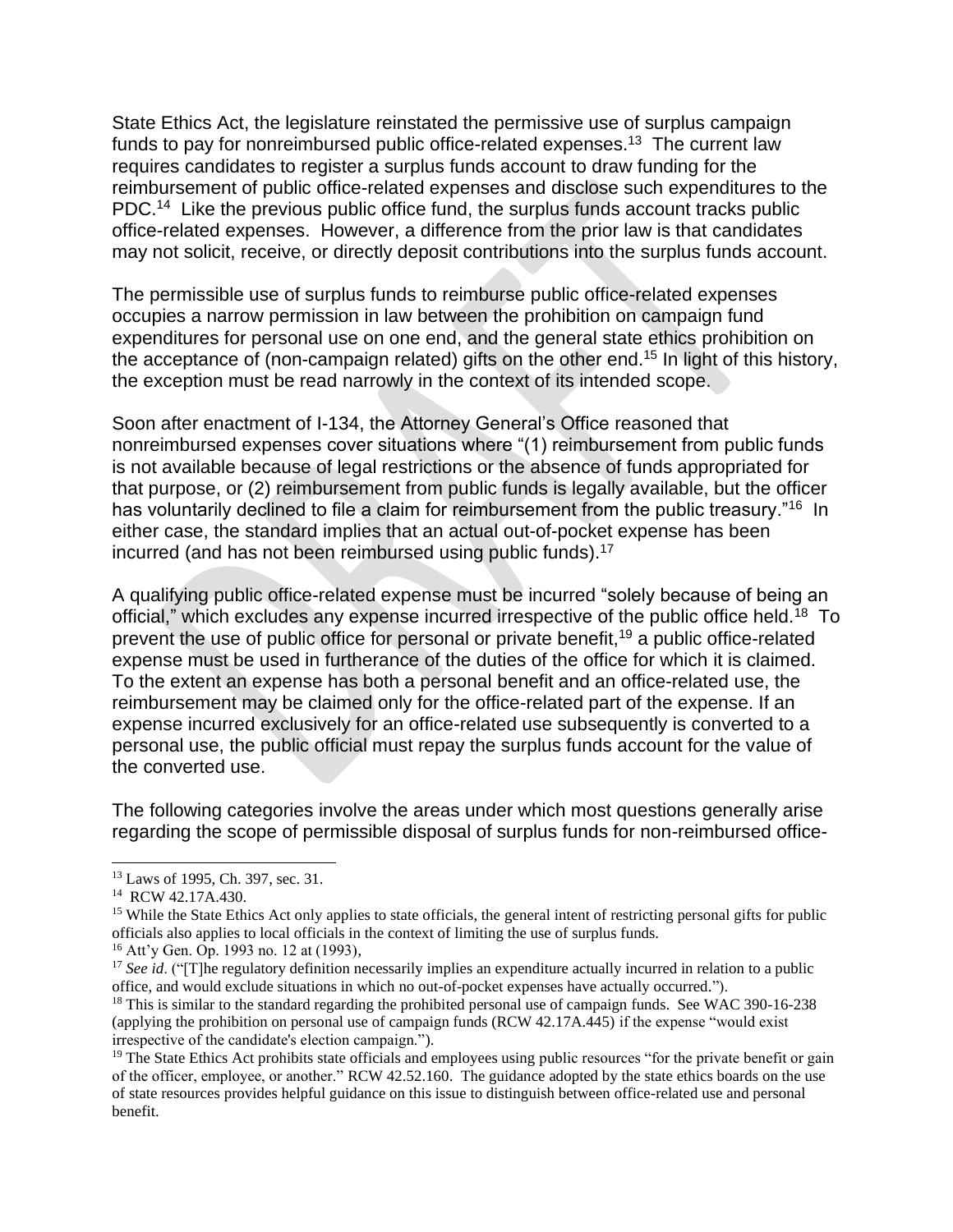related expenses. The guidance provided here does not provide authorized permission for any specific activities, and the burden remains on the candidate or public official to demonstrate an expense qualifies for reimbursement. A candidate or public official should contact the PDC regarding any questions about the circumstances of a particular issue.

## *Travel*

Public office-related travel expenses may be paid or reimbursed using surplus funds to the extent incurred in relation to the office-related purpose of the travel. Generally, permissible reimbursable expenses will be limited to any applicable per diem rates used by the official's employer or jurisdiction. Additional expenses may be permitted for convenience, such as when a government hotel rate is not offered or available in the vicinity of an event, or when additional expenses are incurred to reduce travel time.

Nonessential expenses, such as upgrades, additional benefits, or extended travel beyond the office-related purpose, are considered personal and are not reimbursable. To the extent an expense exceeds the scope of the office-related purpose of the travel, surplus funds may reimburse the official only for the pro-rated portion of the expense necessary to cover the official portion for that activity.

#### *Penalties, fines, legal expenses*

Personal liabilities, such as penalties and fines assessed for a public official's personal actions while in office, are not incurred in furtherance of the duties of the office and may not be paid or reimbursed with surplus funds. Legal fees incurred for the defense against personal liabilities, or in support of personal interests, also may not be paid or reimbursed using surplus funds, unless the office of the official, or appropriate governing authority, is authorized to pay such expenses.

# *Membership/meetings*

Membership fees or dues for social, civic, or political organizations are personal in nature, unless such membership is required for the public office. Membership status reflects a personal choice of association with an organization, which is not solely determined because of the office held. Often, membership bestows personal privileges (e.g. status, access, or other incentives) which provide a personal benefit to the member. The related meetings and activities of such organizations, including travel expenses, are personal expenses as well.

Expenses incurred to attend meetings of an organization may be reimbursed to the extent the official's attendance furthers the duties of the office. The mere invitation by an organization, by itself, does not determine the nexus of the office to an event, but rather, the subject and purpose of the meeting must have a function related to the official duties of office.